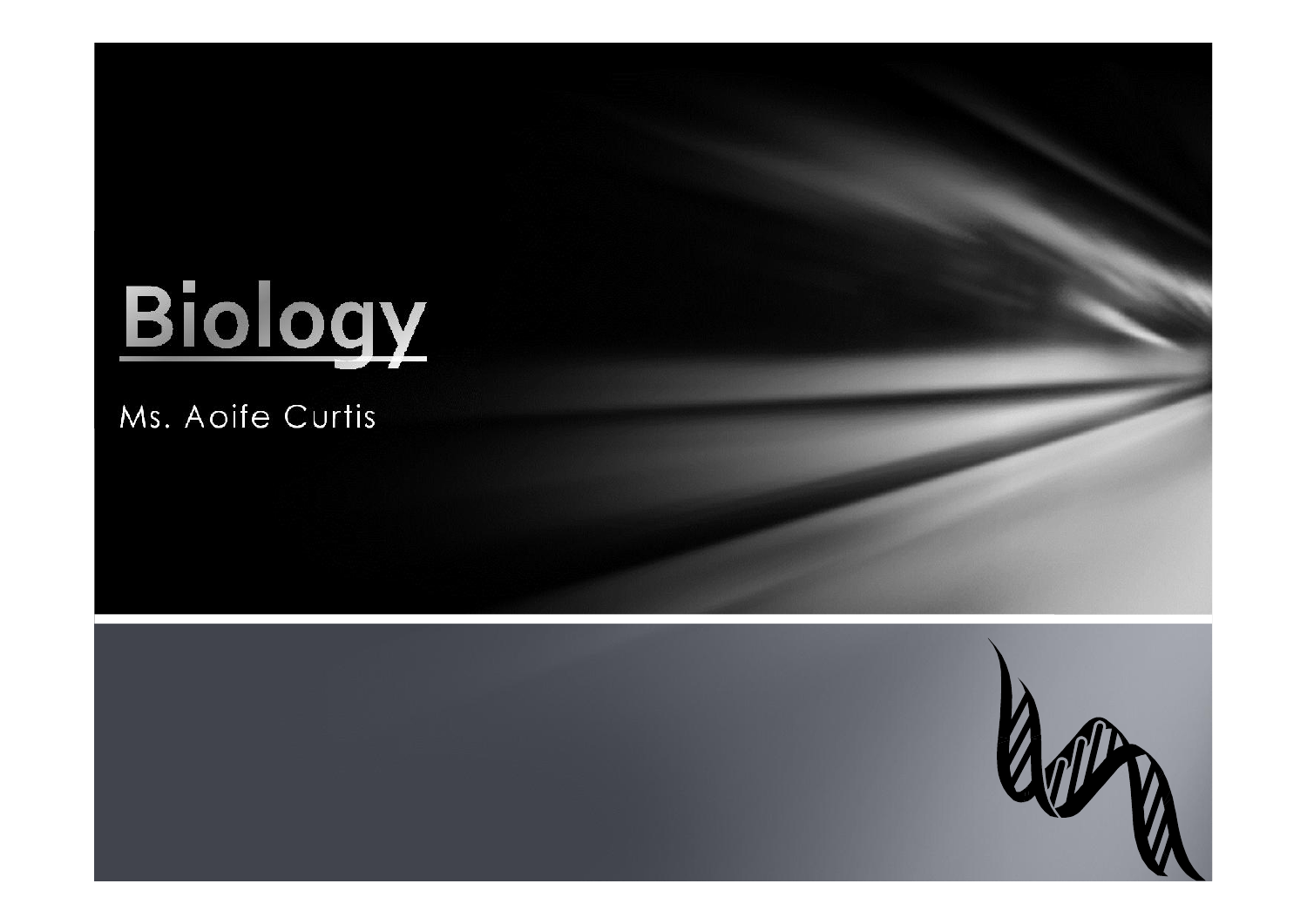# **Biology Course**

- 41 chapters in total
- (23 chapters covered in 5<sup>th</sup> year)
- (18 chapters covered in  $6<sup>th</sup>$  year
- 22 mandatory experiments
- (14 covered in  $5<sup>th</sup>$  year)
- (8 covered in 6th year)
- Cover 60% of Leaving Certificate course in 5th year
- $\triangleright$  Students who work consistently throughout  $5<sup>th</sup>$  year tend to be the students who achieve the highest grade in their Leaving Certificate Examinations. For this reason it is essential for students to develop effective study skills during 5<sup>th</sup> year.

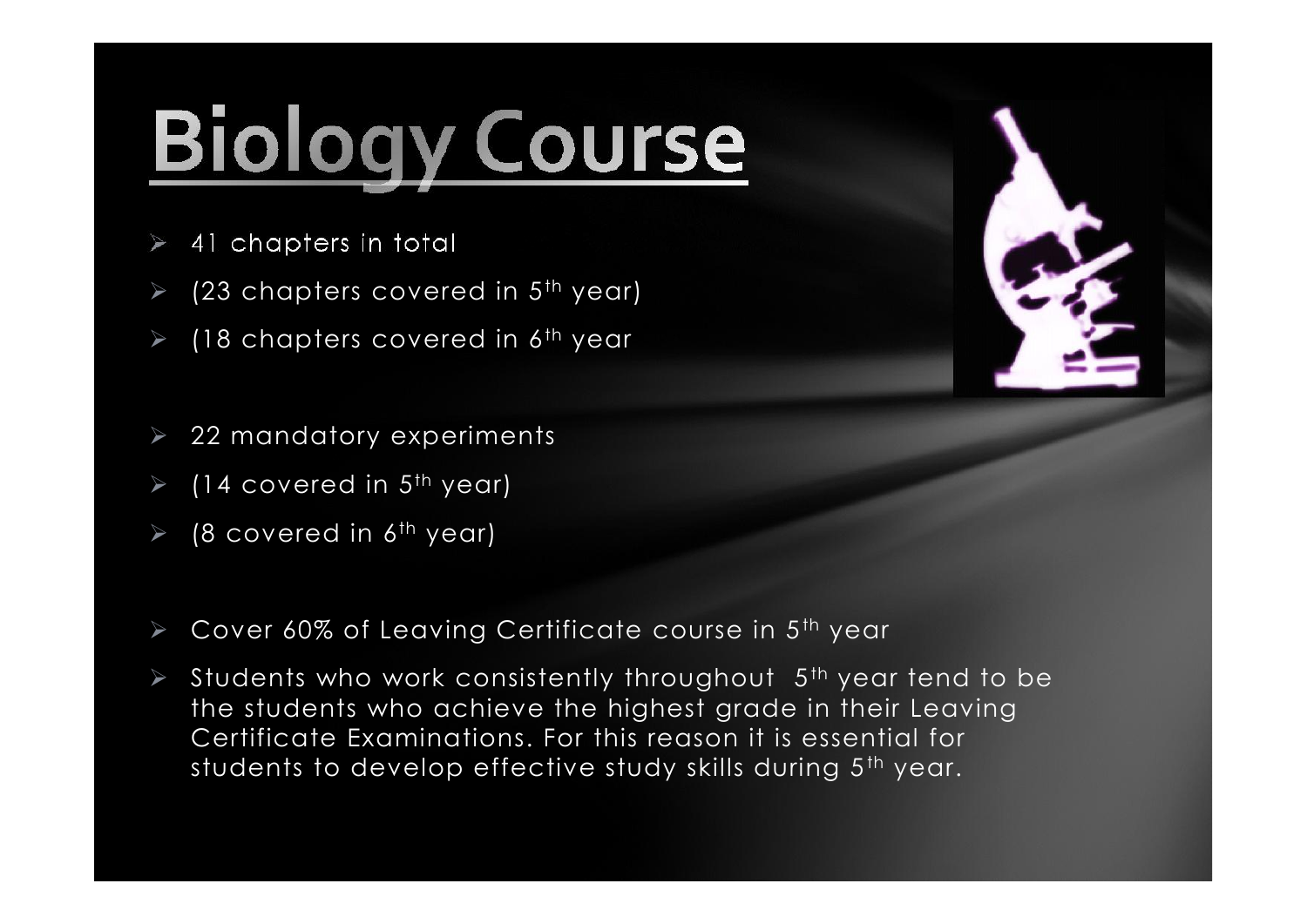# Studying Suggestions - In School

ACTIVE LEARNING!!!! Paying attention in class and asking questions about concepts he is unsure of will make studying for exams a lot easier and faster.

 $\triangleright$  Highlight key parts of information in textbook

> Take notes in note copy



 $\triangleright$  Participate in class discussions – get involved!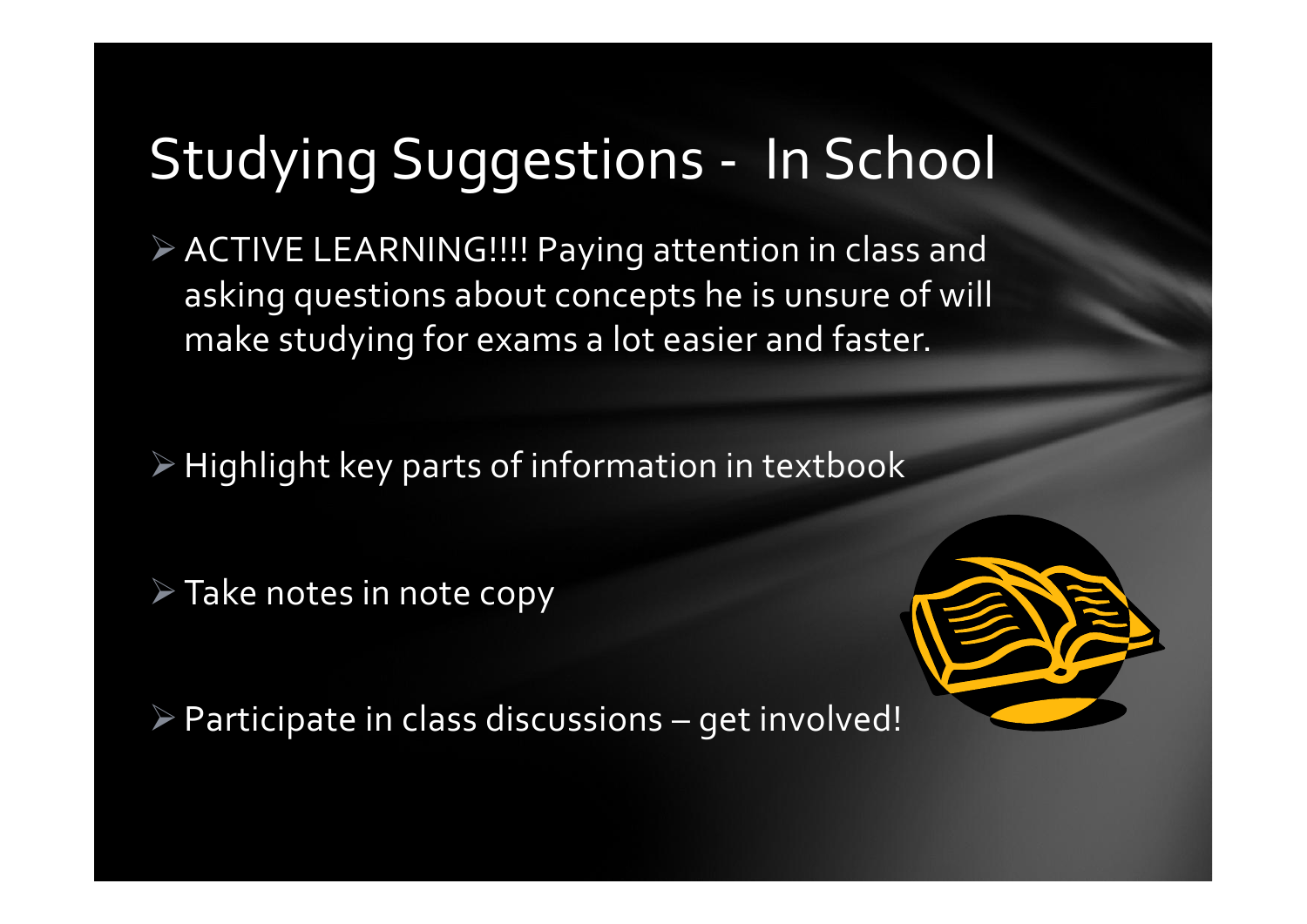# Studying Suggestions –At Home

- $\triangleright$  Spend 10-12 minutes reading over material covered in class very important!! Your son should then test himself briefly by writing down the main point from what he has learned, then compare this with his book to see what he has missed.
- $\triangleright$  This will help your son reaffirm what he has already learnt in class, making it easier for him to study before tests, as oppose to trying to learn it all from scratch.
- $\triangleright$  Also if your son has questions about the chapter, he can ask me the next day.

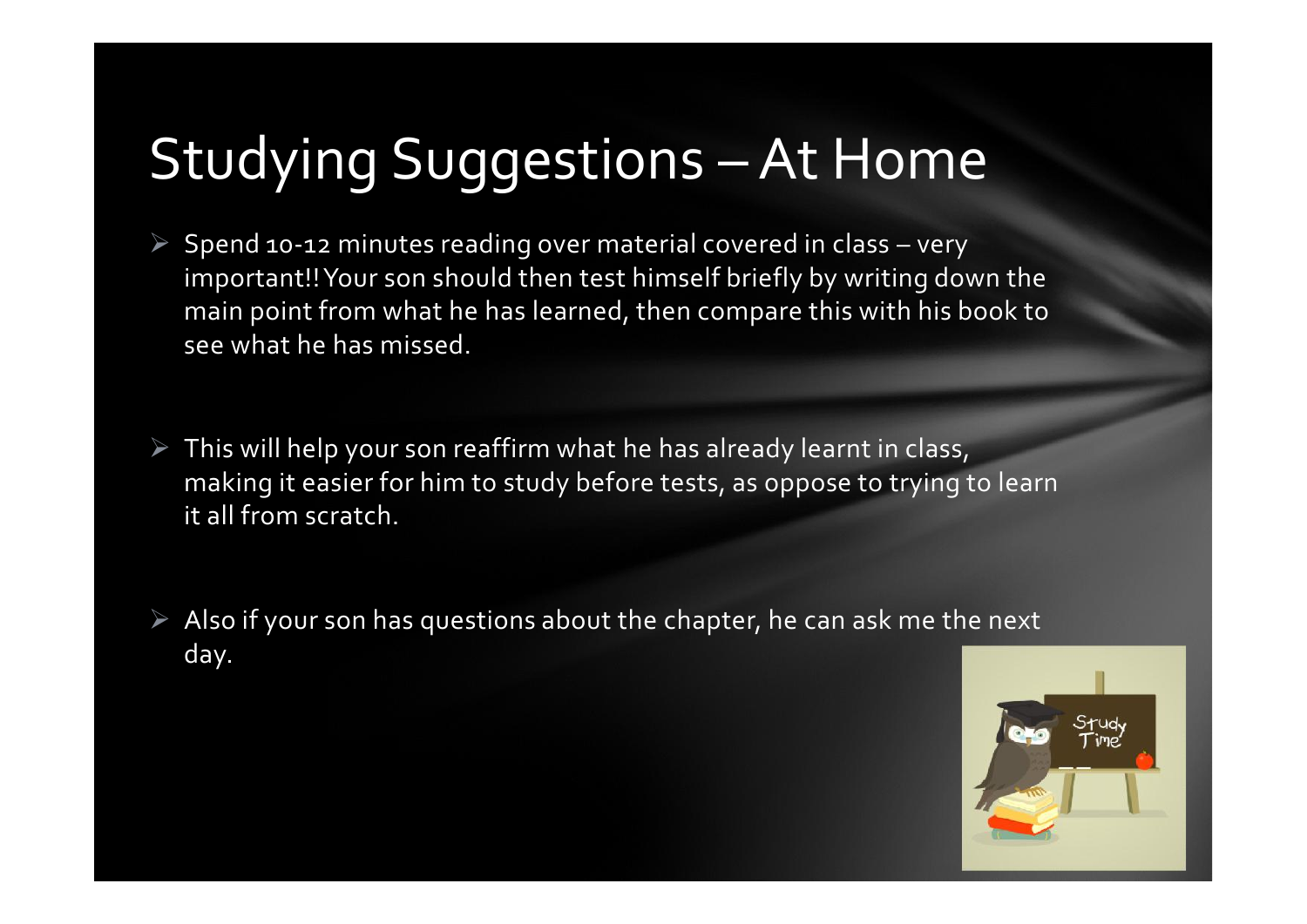### Long term and short term goals

- $\triangleright$  Tests will be given after each major topic covered. This means that there will be a test at least every 2-3 weeks, if not more often.
- $\triangleright$  It is important for your son to keep a record of his results for each of these tests.
- E.g. Human Nutrition  $66%$  (C<sub>1</sub>) October

Enzymes – 79%(B2) – November

There are two reasons for this:-



- $\triangleright$  Firstly it allows your son to identify which topic he is weakest and strongest in, so when he's making a study plan for November, March and summer exams he'll know which area to focus on
- $\triangleright$  Secondly, it helps him to set and accomplish long term and short term goals.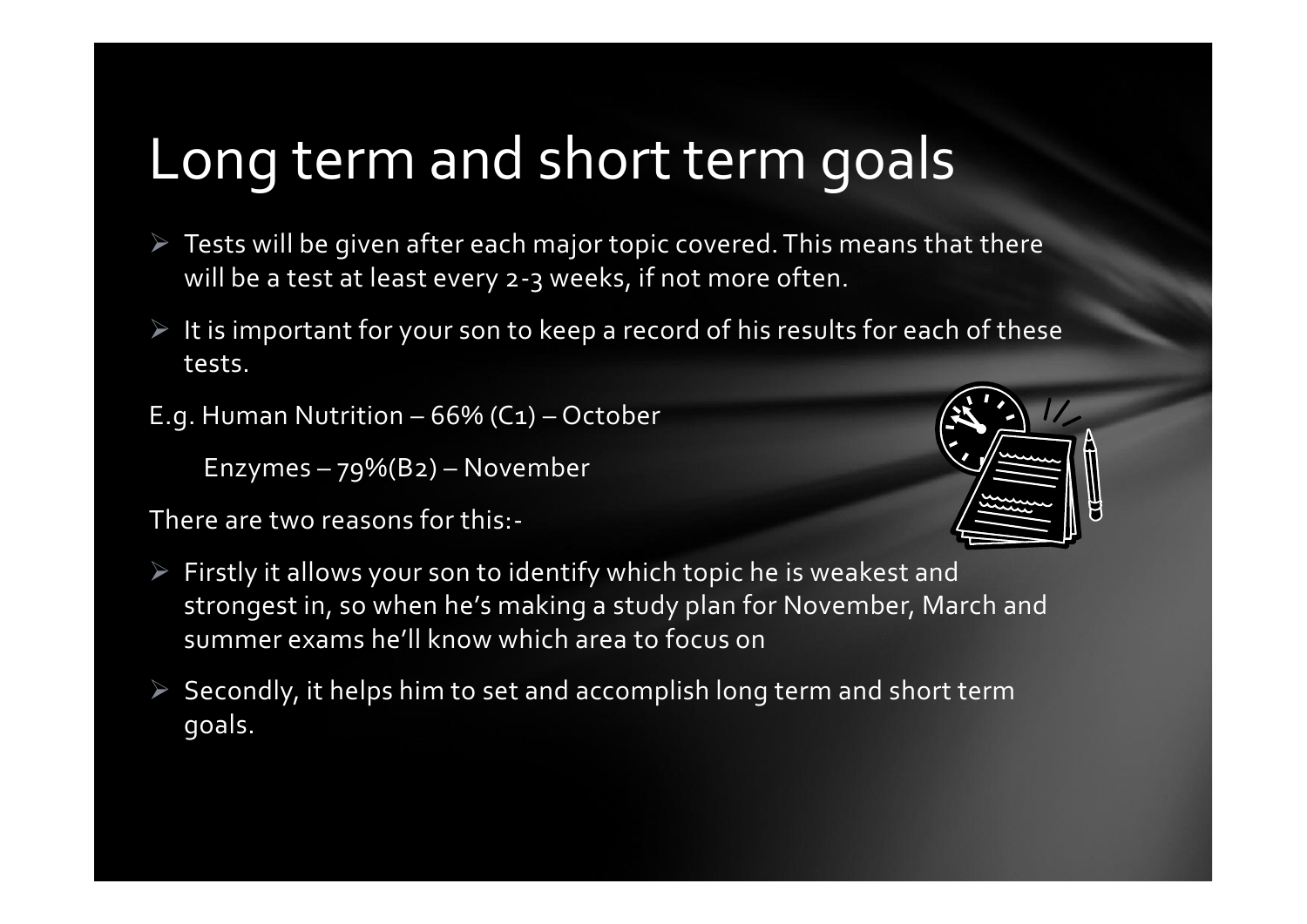### Long term and short term goals

 $\triangleright$  Short term goals are small achievable goals such as achieving 5% more in a class test then he did in the previous one. These make accomplishing long term goals easier.

Long term goals include desired results for major exams such as aiming for a B1 in your summer exams.